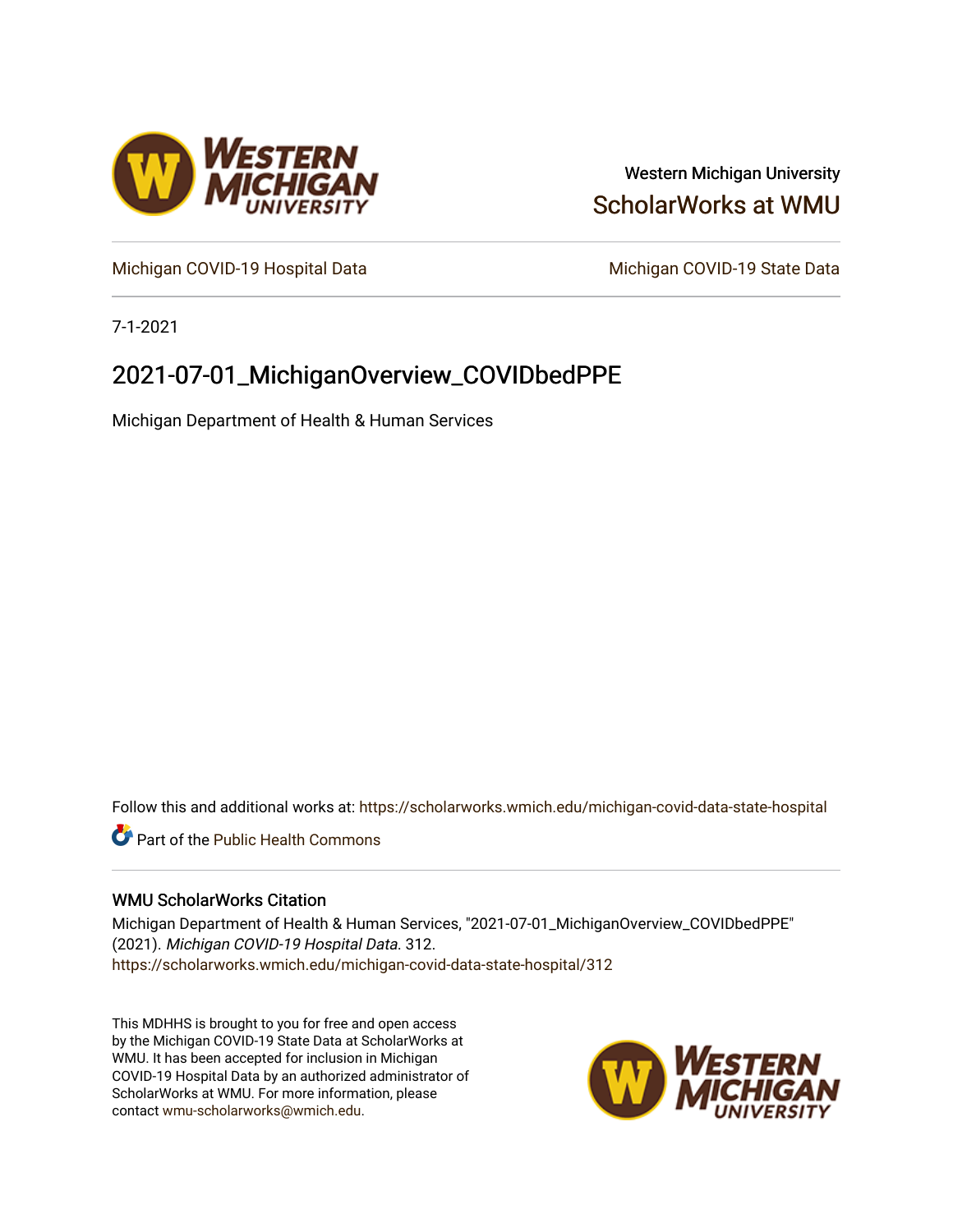# **Statewide Available PPE and Bed Tracking**

**Note:** Data on this page is updated Monday - Friday.

| Statewide Hospital Capacity Report for COVID-19* 06/29/2021** |
|---------------------------------------------------------------|
|---------------------------------------------------------------|

|                     | All<br><b>Hospital</b><br><b>Beds</b> | <b>Adult</b><br><b>Hospital</b><br><b>Beds</b> | <b>Hospital</b><br>Inpatient<br><b>Beds</b> | <b>Hospital</b><br>Inpatient<br><b>Bed</b><br>Occupancy | <b>Adult</b><br>Hospital<br>Inpatient<br><b>Beds</b> | <b>Adult Hospital</b><br><b>Inpatient Bed</b><br>Occupancy | <b>ICU</b><br><b>Beds</b> | <b>ICU Bed</b><br>Occupancy | <b>Adult</b><br><b>ICUBeds</b> | <b>Adult ICU</b><br><b>Bed</b><br><b>Occupancy</b> | Total<br>Ventilators | <b>MechanicalVentilators</b><br>in use |
|---------------------|---------------------------------------|------------------------------------------------|---------------------------------------------|---------------------------------------------------------|------------------------------------------------------|------------------------------------------------------------|---------------------------|-----------------------------|--------------------------------|----------------------------------------------------|----------------------|----------------------------------------|
| Region              | 1,857                                 | 1,727                                          | 1,573                                       | 1,271                                                   | 1,498                                                | 1,192                                                      | 204                       | 153                         | 192                            | 142                                                | 228                  | 32                                     |
| <b>Region</b><br>2N | 6,256                                 | 5,911                                          | 5,621                                       | 4,377                                                   | 5,276                                                | 4,119                                                      | 587                       | 412                         | 571                            | 402                                                | 966                  | 198                                    |
| <b>Region</b><br>2S | 8,039                                 | 7,152                                          | 7,189                                       | 5,863                                                   | 6,326                                                | 5,075                                                      | 1,033                     | 840                         | 713                            | 574                                                | 1,438                | 539                                    |
| <b>Region</b><br>3  | 3,196                                 | 3,054                                          | 2,885                                       | 2,215                                                   | 2,717                                                | 2,112                                                      | 407                       | 312                         | 322                            | 264                                                | 609                  | 184                                    |
| <b>Region</b><br>5  | 1,684                                 | 1,667                                          | 1,430                                       | 1,107                                                   | 1,390                                                | 1,082                                                      | 209                       | 130                         | 172                            | 123                                                | 313                  | 56                                     |
| <b>Region</b><br>6  | 3,241                                 | 2,805                                          | 2,929                                       | 2,253                                                   | 2,490                                                | 1,973                                                      | 382                       | 268                         | 229                            | 163                                                | 578                  | 123                                    |
| <b>Region</b>       | 1,044                                 | 972                                            | 1,023                                       | 645                                                     | 972                                                  | 620                                                        | 204                       | 122                         | 182                            | 111                                                | 137                  | 23                                     |
| <b>Region</b><br>8  | 750                                   | 732                                            | 538                                         | 308                                                     | 516                                                  | 305                                                        | 78                        | 34                          | 59                             | 31                                                 | 122                  | 3                                      |
| Total               | 26,067                                | 24,020                                         | 23,188                                      | 18,039                                                  | 21,185                                               | 16,478                                                     | 3,104                     | 2,271                       | 2,440                          | 1,810                                              | 4,391                | 1,158                                  |

\*92% response rate \*\*Data is preliminary and subject to change.

#### **COVID-19 Metrics 7/1/2021**

| <b>HCC Region</b>                                             | <b>Region 1</b> | <b>Region 2</b><br><b>North</b> | <b>Region 2</b><br>South | <b>Region 3</b> | <b>Region 5</b> | <b>Region 6</b> | <b>Region 7</b> | <b>Region 8</b> | <b>Total</b>   |
|---------------------------------------------------------------|-----------------|---------------------------------|--------------------------|-----------------|-----------------|-----------------|-----------------|-----------------|----------------|
| <b>Total Hospitalized Adult</b><br><b>Suspected/Confirmed</b> | 19              | 57                              | 122                      | 20              | 27              | 48              | 6               | $\overline{2}$  | 301            |
| <b>Adult Confirmed-Positive</b><br><b>COVID</b>               | 16              | 41                              | 99                       | 16              | 25              | 42              | 5               |                 | 245            |
| <b>Hospitalized Peds</b><br><b>Confirmed/Suspected</b>        | 3               | $\overline{2}$                  | 4                        | 0               |                 |                 | $\mathbf 0$     | 0               | 11             |
| <b>Hospitalized Ped</b><br><b>Confirmed-Positive</b>          |                 |                                 | 3                        | $\mathbf 0$     |                 |                 | 0               | 0               | $\overline{7}$ |
| <b>Hospitalized and Ventilated</b><br><b>COVID</b>            | $\mathbf 0$     |                                 | 24                       | 7               | $\mathbf 0$     | 4               |                 | 0               | 37             |
| <b>Adult ICU Confirmed/Suspected</b><br><b>COVID</b>          | 3               | 6                               | 36                       | 8               | 6               | 12              | 4               | 0               | 75             |
| <b>ICU Adult Confirmed-</b><br><b>Positive COVID</b>          | 3               | 6                               | 33                       | 7               | 6               | 12              | 3               | 0               | 70             |
| <b>Prev Day COVID</b><br><b>Related ED Visits</b>             | 54              | 228                             | 270                      | 69              | 52              | 77              | 136             | 29              | 915            |

**Changes have recently been made to the clinical variables shared on the MDHHS website. These changes were made to align with the new reporting requirements from the federal government. To better accommodate all users of this data, MDHHS is expanding the data provided from the previous clinical variables section to the information described in the new clinical variables section. Data users should carefully consider which variables meet their current or ongoing needs for information.**

#### **Previous Clinical Variables:**

**# of ED Discharges -** The number of patients discharged home (or equivalent) from ED with suspected or confirmed COVID-19 in past 24 hours. INCLUDE hospital urgent care and ED drive through.

**# in Critical Care -** The CURRENT number of patients in critical care units with suspected or confirmed COVID-19. INCLUDE non-critical care areas being

used for surge critical care. DO NOT INCLUDE ED boarding/overflow (patients currently admitted and awaiting bed).

**# on Ventilators -** The CURRENT number of patients receiving mechanical ventilation with suspected or confirmed COVID-19. DO NOT INCLUDE ED boarding/overflow (patients currently admitted and awaiting bed) and surge critical care areas.

**# of Inpatients -** The total number of positive tests for COVID-19 among admitted patients.

**New Clinical Variables:**

**Previous Day's COVID-19-related ED Visits** ( Enter the total number of ED visits who were seen on the previous calendar day who had a visit related to COVID-19 (meets suspected or confirmed definition or presents for COVID diagnostic testing - do not count patients who present for pre-procedure screening).)

**Total ICU adult suspected or confirmed positive COVID patients** (Patients currently hospitalized in an adult ICU bed who have suspected or laboratoryconfirmed COVID-19.)

**Hospitalized ICU adult confirmed-positive COVID patients** (same as above, laboratory confirmed only)

**Hospitalized and ventilated COVID patients** (Patients currently hospitalized in an adult, pediatric or neonatal inpatient bed who have suspected or laboratory-confirmed COVID-19 and are on a mechanical ventilator (as defined in 7 above).)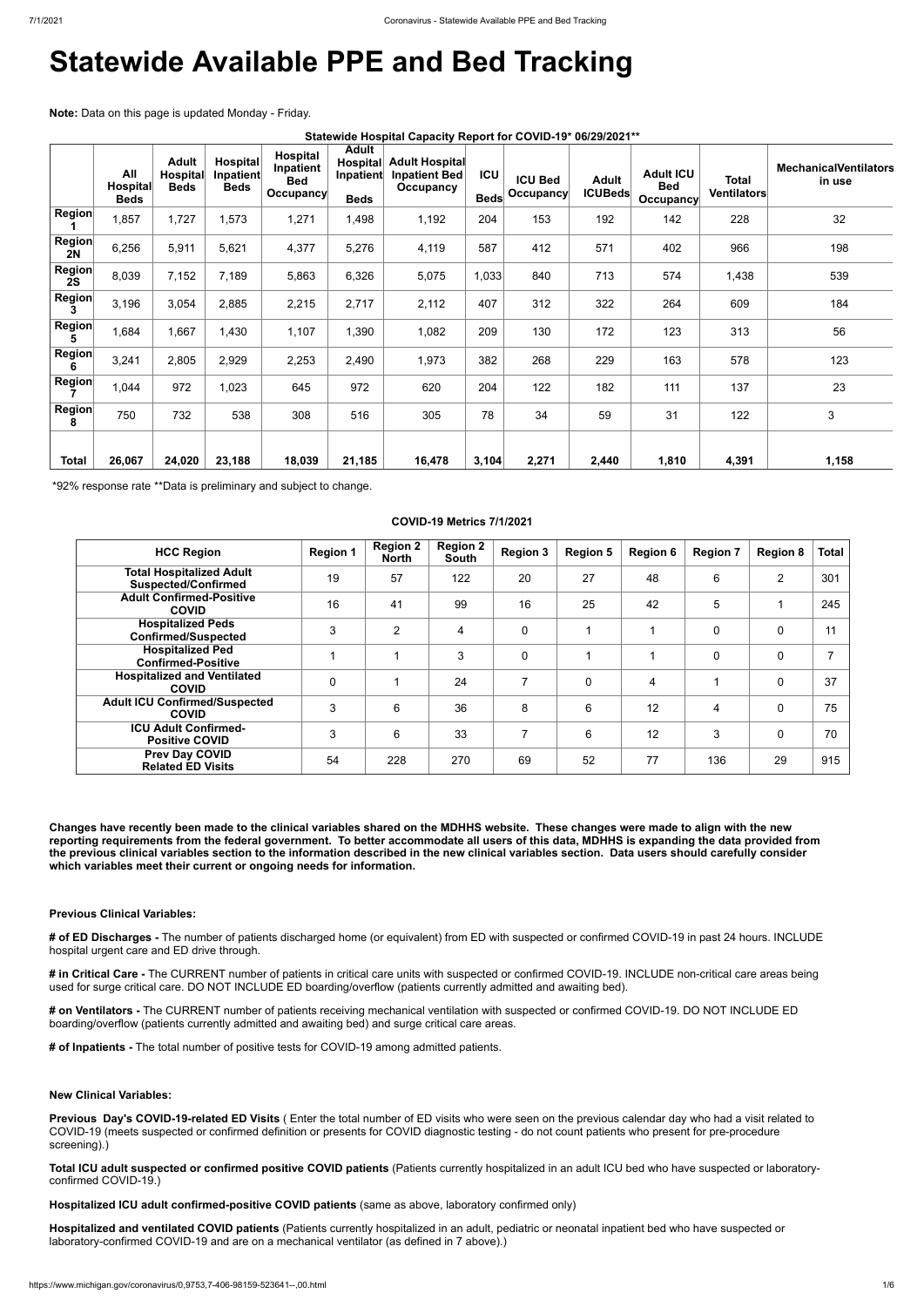**Total hospitalized adult suspected or confirmed positive COVID patients** (Patients currently hospitalized in an adult inpatient bed who have laboratoryconfirmed or suspected COVID-19. Include those in observation beds.)

**Hospitalized adult confirmed-positive COVID patients** (same as above, laboratory confirmed only)

**Total hospitalized pediatric suspected or confirmed positive COVID patients** (Patients currently hospitalized in a pediatric inpatient bed, including NICU, newborn, and nursery, who are suspected or laboratory-confirmed-positive for COVID-19. Include those in observation beds.)

**Hospitalized pediatric confirmed-positive COVID patients** (Patients currently hospitalized in a pediatric inpatient bed, including NICU, newborn, and nursery, who have laboratory-confirmed COVID-19. Include those in observation beds.)

#### **Statewide Hospital Available PPE Tracking for COVID-19\* 06/30/2021\*\***

|                  | N95 Masks | <b>PAPR/Other</b><br><b>Respirators</b> | <b>Surgical Mask</b> | <b>Eye Protection</b> | Gowns     | Launderable<br><b>Gowns</b> | <b>Exam Gloves</b><br>(single) |
|------------------|-----------|-----------------------------------------|----------------------|-----------------------|-----------|-----------------------------|--------------------------------|
| <b>Region 1</b>  |           |                                         |                      |                       |           |                             |                                |
|                  | 581,559   | 205                                     | 3,689,997            | 130,946               | 421,483   | 3,909                       | 22,247,927                     |
|                  |           |                                         |                      |                       |           |                             |                                |
| <b>Region 2N</b> | 477,638   | 607                                     | 1,322,282            | 73,047                | 316,122   | 6,650                       | 15,071,078                     |
|                  |           |                                         |                      |                       |           |                             |                                |
| <b>Region 2S</b> | 1,015,343 | 1,393                                   | 3,060,210            | 422,874               | 1,238,246 | 15,530                      | 61,529,118                     |
|                  |           |                                         |                      |                       |           |                             |                                |
| <b>Region 3</b>  | 680,251   | 692                                     | 2,572,310            | 111,990               | 974,714   | 4,059                       | 12,076,764                     |
|                  |           |                                         |                      |                       |           |                             |                                |
| <b>Region 5</b>  | 544,262   | 516                                     | 718,871              | 33,766                | 349,658   | 1,138                       | 3,257,139                      |
|                  |           |                                         |                      |                       |           |                             |                                |
| <b>Region 6</b>  | 1,304,014 | 556                                     | 2,779,080            | 137,842               | 377,437   | 5,516                       | 17,054,809                     |
|                  |           |                                         |                      |                       |           |                             |                                |
| <b>Region 7</b>  | 92,179    | 573                                     | 1,467,723            | 64,180                | 61,197    | 6,090                       | 10,968,407                     |
|                  |           |                                         |                      |                       |           |                             |                                |
| <b>Region 8</b>  | 182,777   | 427                                     | 545,907              | 26,505                | 103,714   | 5,691                       | 3,221,336                      |
|                  |           |                                         |                      |                       |           |                             |                                |
| <b>Totals</b>    | 4,878,023 | 4,969                                   | 16,156,380           | 1,001,150             | 3,842,571 | 48,583                      | 145,426,578                    |

\*93% response rate \*\*Data is preliminary and subject to change. Posted every Wednesday.

Data is self-reported by hospitals daily to the EM Resource System per **[MDHHS Director Robert Gordon's Emergency Order](https://www.michigan.gov/documents/coronavirus/MDHHS_epidemic_reporting_order_and_instructions_684709_7.pdf)**.

Changes in inventory numbers have likely occurred since reporting was completed.

• This information will be updated daily by 7 p.m.

Information about Healthcare Coalition Regions is available on the **[MDHHS website](https://www.michigan.gov/mdhhs/0,5885,7-339-71548_54783_54826_56171-237197--,00.html#hcc)**.

**Region1** - Clinton, Eaton, Gratiot, Hillsdale, Ingham, Jackson, Lenawee, Livingston and Shiawassee counties.

**Region 2S** - City of Detroit and Monroe, Washtenaw and Wayne counties.

**Region 2N** - Macomb, Oakland and St. Clair counties.

**Region 3** - Saginaw, Alcona, Iosco, Ogemaw, Arenac, Gladwin, Midland, Bay, Genesee, Tuscola, Lapeer, Sanilac and Huron counties.

**Region 5** - Allegan, Barry, Calhoun, Branch, St. Joseph, Cass, Berrien, Van Buren and Kalamazoo counties.

**Region 6** - Clare, Ionia, Isabella, Kent, Lake, Mason, Mecosta, Montcalm, Muskegon, Newaygo, Oceana, Osceola and Ottawa counties.

**Region 7** - Manistee, Wexford, Missaukee, Roscommon, Benzie, Leelanau, Grand Traverse, Kalkaska, Crawford, Oscoda, Antrim, Otsego, Montmorency, Alpena, Presque Ilse, Cheboygan, Emmet and Charlevoix counties.

**Region 8** - Chippewa, Mackinac, Luce, Schoolcraft, Delta, Alger, Marquette, Dickinson, Menominee, Baraga, Iron, Gogebic, Ontonagon, Houghton and Keweenaw counties.

| PPE Days On Hand as of 6/28/2021         |            |                                 |                       |                               |            |                      |  |  |  |
|------------------------------------------|------------|---------------------------------|-----------------------|-------------------------------|------------|----------------------|--|--|--|
| <b>Hospital</b>                          | N95 Masks  | <b>Surgical</b><br><b>Masks</b> | Gowns                 | <b>Exam Gloves</b> Protection | Eye        |                      |  |  |  |
| Allegan General Hospital                 | >30 days   | >30 days                        | >30 days              | >30 days                      | >30 days   | Health System        |  |  |  |
| Ascension Borgess Hospital               | >30 days   | >30 days                        | >30 days              | 15-30 days                    | >30 days   | Health System        |  |  |  |
| Ascension Borgess-Pipp Hospital          | $>30$ days | >30 days                        | >30 days              | 15-30 days                    | >30 days   | Health System        |  |  |  |
| Ascension Brighton Center for Recovery   | 15-30 days | 15-30 days                      | >30 days              | >30 days                      | >30 days   | Health System        |  |  |  |
| <b>Ascension Genesys Hospital</b>        | >30 days   | $\overline{>30}$ days           | >30 days              | $15-30$ days                  | >30 days   | Health System        |  |  |  |
| Ascension Macomb Oakland Madison Heights | >30 days   | >30 days                        | 15-30 days            | 15-30 days                    | >30 days   | Health System        |  |  |  |
| <b>Ascension Macomb Oakland Warren</b>   | >30 days   | 7-14 days                       | >30 days              | >30 days                      | $>30$ days | Health System        |  |  |  |
| Ascension Providence Hospital Novi       | >30 days   | >30 days                        | >30 days              | >30 days                      | >30 days   | <b>Health System</b> |  |  |  |
| Ascension Providence Hospital Southfield | >30 days   | >30 days                        | >30 days              | $15-30$ days                  | >30 days   | Health System        |  |  |  |
| <b>Ascension Providence Rochester</b>    | >30 days   | >30 days                        | >30 days              | 15-30 days                    | >30 days   | <b>Health System</b> |  |  |  |
| <b>Ascension River District Hospital</b> | >30 days   | >30 days                        | >30 days              | 15-30 days                    | >30 days   | Health System        |  |  |  |
| Ascension St. John Hospital              | >30 days   | >30 days                        | $>30$ days            | >30 days                      | >30 days   | Health System        |  |  |  |
| Ascension St. Joseph Hospital            | >30 days   | >30 days                        | $>30$ days            | >30 days                      | $>30$ days | Health System        |  |  |  |
| Ascension St. Mary's Hospital            | >30 days   | >30 days                        | >30 days              | 15-30 days                    | >30 days   | Health System        |  |  |  |
| <b>Ascension Standish Hospital</b>       | >30 days   | 15-30 days                      | >30 days              | >30 days                      | >30 days   | Health System        |  |  |  |
| Aspirus Iron River Hospital              | >30 days   | >30 days                        | >30 days              | >30 days                      | >30 days   | Health System        |  |  |  |
| Aspirus Ironwood Hospital                | >30 days   | >30 days                        | 15-30 days            | 15-30 days                    | >30 days   | Health System        |  |  |  |
| Aspirus Keweenaw Hospital                | >30 days   | >30 days                        | >30 days              | >30 days                      | >30 days   | Health System        |  |  |  |
| Aspirus Ontonagon Hospital               | >30 days   | >30 days                        | >30 days              | >30 days                      | >30 days   | <b>Health System</b> |  |  |  |
| Baraga County Memorial Hospital          | >30 days   | >30 days                        | >30 days              | >30 days                      | >30 days   | Independent          |  |  |  |
| <b>Beaumont Farmington Hills</b>         | >30 days   | >30 days                        | >30 days              | >30 days                      | >30 days   | Health System        |  |  |  |
| Beaumont Healthcare Center - Canton      | $>30$ days | $>30$ days                      | $\overline{>30}$ days | >30 days                      | $>30$ days | Health System        |  |  |  |
| Beaumont Hospital - Royal Oak            | >30 days   | >30 days                        | >30 days              | >30 days                      | >30 days   | <b>Health System</b> |  |  |  |
| Beaumont Hospital - Troy                 | >30 days   | >30 days                        | $>30$ days            | >30 days                      | >30 days   | Health System        |  |  |  |
| <b>Beaumont Hospital Dearborn</b>        | >30 days   | >30 days                        | >30 days              | >30 days                      | >30 days   | Health System        |  |  |  |
| <b>Beaumont Hospital Grosse Pointe</b>   | >30 days   | $>30$ days                      | >30 days              | >30 days                      | >30 days   | Health System        |  |  |  |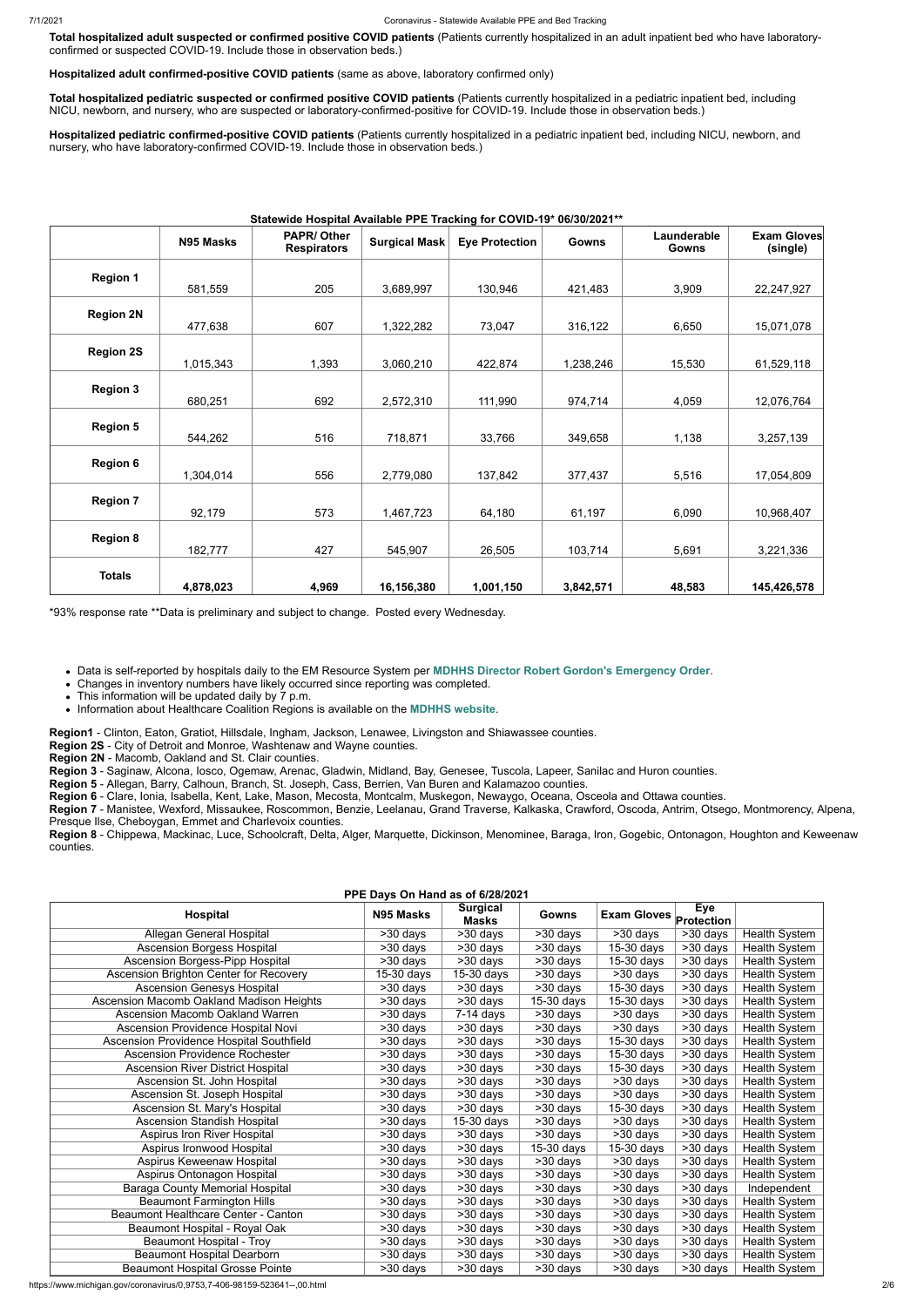7/1/2021 Coronavirus - Statewide Available PPE and Bed Tracking

| <b>Hospital</b>                                                                | N95 Masks                            | <b>Surgical</b><br><b>Masks</b> | Gowns                                            | <b>Exam Gloves</b>                             | <b>Eye</b><br>Protection                       |                                                  |
|--------------------------------------------------------------------------------|--------------------------------------|---------------------------------|--------------------------------------------------|------------------------------------------------|------------------------------------------------|--------------------------------------------------|
| <b>Beaumont Hospital Taylor</b>                                                | $>30$ days                           | >30 days                        | $\overline{>30}$ days                            | $\overline{>}30$ days                          | >30 days                                       | <b>Health System</b>                             |
| <b>Beaumont Hospital Trenton</b>                                               | $\overline{>30}$ days                | >30 days                        | $\overline{>30}$ days                            | >30 days                                       | $\overline{>30}$ days                          | <b>Health System</b>                             |
| <b>Beaumont Hospital Wayne</b><br><b>Borgess Lee Memorial Hospital</b>         | >30 days<br>>30 days                 | $>30$ days<br>$>30$ days        | >30 days<br>$>30$ days                           | >30 days<br>15-30 days                         | $>30$ days<br>>30 days                         | Health System<br><b>Health System</b>            |
| <b>Bronson Battle Creek</b>                                                    | 15-30 days                           | >30 days                        | $\overline{>30}$ days                            | 15-30 days                                     | >30 days                                       | <b>Health System</b>                             |
| Bronson LakeView Hospital                                                      | $>30$ days                           | >30 days                        | $\overline{\phantom{1}}$ > 30 days               | $15-30$ days                                   | $>30$ days                                     | <b>Health System</b>                             |
| <b>Bronson Methodist Hospital</b>                                              | $7-14$ days                          | $7-14$ days                     | 15-30 days                                       | $\overline{7}$ -14 days                        | $>30$ days                                     | <b>Health System</b>                             |
| <b>Bronson South Haven</b>                                                     | $>30$ days                           | >30 days                        | 15-30 days                                       | 15-30 days                                     | $>30$ days                                     | <b>Health System</b>                             |
| Children's Hospital of Michigan<br><b>Covenant Healthcare</b>                  | 15-30 days<br>$>30$ days             | 15-30 days<br>$>30$ days        | $7-14$ days<br>$>30$ days                        | 7-14 days<br>$\overline{4}$ -6 days            | 15-30 days<br>$>30$ days                       | <b>Health System</b><br>Health System            |
| <b>Deckerville Community Hospital</b>                                          | 15-30 days                           | 15-30 days                      | 15-30 days                                       | 15-30 days                                     | >30 days                                       | Independent                                      |
| Detroit Receiving Hosp & Univ Health Ctr                                       | $15-30$ days                         | 15-30 days                      | $\overline{7}$ -14 days                          | 15-30 days                                     | 15-30 days                                     | <b>Health System</b>                             |
| Dickinson Memorial Health Care System                                          | >30 days                             | >30 days                        | >30 days                                         | >30 days                                       | >30 days                                       | Independent                                      |
| Eaton Rapids Medical Center<br><b>Garden City Hospital</b>                     | >30 days<br>>30 days                 | >30 days<br>>30 days            | $\overline{>30}$ days<br>>30 days                | $\overline{>}30$ days<br>15-30 days            | >30 days<br>>30 days                           | Independent<br><b>Health System</b>              |
| Harbor Beach Community Hospital                                                | $\overline{>30}$ days                | >30 days                        | $\overline{>30}$ days                            | >30 days                                       | >30 days                                       | Independent                                      |
| Harper Univ/Hutzel Women's Hospitals                                           | $15-30$ days                         | $7-14$ days                     | 15-30 days                                       | 15-30 days                                     | 15-30 days                                     | <b>Health System</b>                             |
| Helen Newberry Joy Hospital                                                    | $\overline{7-14}$ days               | $7-14$ days                     | $7-14$ days                                      | 7-14 days                                      | $7-14$ days                                    | Independent                                      |
| Henry Ford West Bloomfield Hospital<br>Henry Ford Allegiance Health            | >30 days<br>$>30$ days               | >30 days<br>>30 days            | >30 days<br>>30 days                             | >30 days<br>>30 days                           | >30 days<br>$>30$ days                         | <b>Health System</b><br><b>Health System</b>     |
| Henry Ford Health Center Brownstown                                            | $>30$ days                           | 15-30 days                      | 15-30 days                                       | >30 days                                       | >30 days                                       | <b>Health System</b>                             |
| Henry Ford Hospital                                                            | 15-30 days                           | $7-14$ days                     | 1-3 days                                         | >30 days                                       | 15-30 days                                     | <b>Health System</b>                             |
| Henry Ford Macomb Hospital                                                     | >30 days                             | >30 days                        | >30 days                                         | $7-14$ days                                    | $>30$ days                                     | <b>Health System</b>                             |
| Henry Ford Med Center Sterling Heights<br>Henry Ford Medical Center - Fairlane | 1-3 days<br>7-14 days                | 1-3 days<br>$7-14$ days         | 1-3 days<br>7-14 days                            | 4-6 days<br>$7-14$ days                        | 1-3 days<br>$7-14$ days                        | <b>Health System</b><br><b>Health System</b>     |
| Henry Ford Medical Center- Cottage                                             | 7-14 days                            | $7-14$ days                     | $7-14$ days                                      | 7-14 days                                      | 4-6 days                                       | <b>Health System</b>                             |
| Henry Ford Wyandotte Hospital                                                  | $>30$ days                           | 1-3 days                        | $\overline{1}$ -3 days                           | $>30$ days                                     | $>30$ days                                     | <b>Health System</b>                             |
| Hills and Dales General Hospital                                               | $>30$ days                           | >30 days                        | $>30$ days                                       | >30 days                                       | $>30$ days                                     | Independent                                      |
| Hillsdale Hospital                                                             | $>30$ days                           | >30 days                        | $>30$ days                                       | >30 days                                       | $>30$ days                                     | Independent                                      |
| <b>Holland Community Hospital</b><br><b>Hurley Medical Center</b>              | $>30$ days<br>$\overline{>30}$ days  | >30 days<br>>30 days            | $>30$ days<br>$\overline{>30}$ days              | $\overline{>}30$ days<br>$15-30$ days          | 15-30 days<br>$\overline{>30}$ days            | Independent<br><b>Health System</b>              |
| Huron Valley Sinai Hospital                                                    | 15-30 days                           | 15-30 days                      | 15-30 days                                       | $15-30$ days                                   | 15-30 days                                     | <b>Health System</b>                             |
| Kalkaska Memorial Health Center                                                | >30 days                             | >30 days                        | $\overline{>30}$ days                            | $\overline{>30}$ days                          | >30 days                                       | Independent                                      |
| Karmanos Cancer Center                                                         | $\overline{>30}$ days                | >30 days                        | $\overline{\phantom{1}}$ > 30 days               | >30 days                                       | >30 days                                       | <b>Health System</b>                             |
| Lake Huron Medical Center (was SJMPH)<br>Lakeland Hospital, Niles              | $15-30$ days<br>$>30$ days           | 15-30 days<br>>30 days          | 15-30 days<br>15-30 days                         | 15-30 days<br>$>30$ days                       | 15-30 days                                     | 15-30 days Health System<br><b>Health System</b> |
| Lakeland Hospital, Watervliet                                                  | $\overline{>30}$ days                | >30 days                        | 15-30 days                                       | >30 days                                       | 15-30 days                                     | Health System                                    |
| Lakeland Medical Center. - St. Joseph                                          | $>30$ days                           | >30 days                        | $>30$ days                                       | $>30$ days                                     | 15-30 days                                     | <b>Health System</b>                             |
| Mackinac Straits Hospital                                                      | $>30$ days                           | >30 days                        | 15-30 days                                       | 15-30 days                                     | >30 days                                       | Independent                                      |
| Marlette Regional Hospital<br>McKenzie Memorial Hospital                       | >30 days<br>>30 days                 | >30 days<br>>30 days            | >30 days<br>>30 days                             | >30 days<br>>30 days                           | $\overline{\phantom{1}}$ > 30 days<br>>30 days | Independent<br>Independent                       |
| McLaren - Macomb                                                               | 15-30 days                           | 15-30 days                      | 15-30 days                                       | 4-6 days                                       | 15-30 days                                     | <b>Health System</b>                             |
| McLaren Bay Region                                                             | 7-14 days                            | $7-14$ days                     | $7-14$ days                                      | 7-14 days                                      | 7-14 days                                      | <b>Health System</b>                             |
| McLaren Bay Special Care                                                       | $>30$ days                           | >30 days                        | >30 days                                         | 4-6 days                                       | $>30$ days                                     | <b>Health System</b>                             |
| <b>McLaren Caro Region</b><br>McLaren Central Michigan Hospital                | 15-30 days<br>>30 days               | 15-30 days<br>>30 days          | 15-30 days<br>>30 days                           | 15-30 days<br>>30 days                         | 15-30 days<br>>30 days                         | <b>Health System</b><br><b>Health System</b>     |
| <b>McLaren Flint</b>                                                           | 15-30 days                           | 15-30 days                      | 15-30 days                                       | >30 days                                       | 15-30 days                                     | <b>Health System</b>                             |
| <b>McLaren Greater Lansing</b>                                                 | >30 days                             | >30 days                        | >30 days                                         | >30 days                                       | >30 days                                       | Health System                                    |
| <b>McLaren Lapeer Region</b>                                                   | >30 days                             | >30 days                        | 7-14 days                                        | $7-14$ days                                    | 15-30 days                                     | <b>Health System</b>                             |
| McLaren Northern Michigan - Cheboygan<br>McLaren Northern Michigan - Petoskey  | >30 days<br>>30 days                 | >30 days<br>>30 days            | >30 days<br>>30 days                             | >30 days<br>>30 days                           | >30 days<br>>30 days                           | <b>Health System</b><br><b>Health System</b>     |
| McLaren Orthopedic Hospital                                                    | $>30$ days                           | >30 days                        | $\overline{>}30$ days                            | >30 days                                       | $\overline{>30}$ days                          | <b>Health System</b>                             |
| McLaren Port Huron Hospital                                                    | $>30$ days                           | >30 days                        | >30 days                                         | >30 days                                       | $7-14$ days                                    | <b>Health System</b>                             |
| McLaren Thumb Region                                                           | $15-30$ days                         | 15-30 days                      | 15-30 days                                       | 15-30 days                                     | 15-30 days                                     | <b>Health System</b>                             |
| McLaren-Oakland Hospital<br><b>Memorial Healthcare</b>                         | 15-30 days<br>$\overline{7-14}$ days | $7-14$ days<br>$7-14$ days      | 15-30 days<br>$\overline{7}$ -14 days            | 15-30 days<br>$\overline{7}$ -14 days          | 15-30 days<br>7-14 days                        | <b>Health System</b><br>Independent              |
| Mercy Health Hackley Campus                                                    | $>30$ days                           | >30 days                        | >30 days                                         | >30 days                                       | >30 days                                       | <b>Health System</b>                             |
| Mercy Health Lakeshore Campus                                                  | $>30$ days                           | >30 days                        | $>30$ days                                       | >30 days                                       | $\overline{>}30$ days                          | <b>Health System</b>                             |
| Mercy Health Mercy Campus                                                      | $>30$ days                           | >30 days                        | $\overline{>30}$ days                            | >30 days                                       | $>30$ days                                     | <b>Health System</b>                             |
| Mercy Health Southwest Campus<br>Mercy Health St. Mary's Main Campus           | >30 days<br>$>30$ days               | >30 days<br>>30 days            | 15-30 days<br>15-30 days                         | >30 days<br>>30 days                           | 15-30 days<br>$>30$ days                       | Health System<br><b>Health System</b>            |
| Metro Health Hospital                                                          | >30 days                             | >30 days                        | >30 days                                         | >30 days                                       | >30 days                                       | <b>Health System</b>                             |
| MidMichigan Medical Center - Alpena                                            | $>30$ days                           | >30 days                        | $>30$ days                                       | >30 days                                       | $>30$ days                                     | <b>Health System</b>                             |
| MidMichigan Medical Center - Clare                                             | 15-30 days                           | >30 days                        | 15-30 days                                       | >30 days                                       | >30 days                                       | <b>Health System</b>                             |
| MidMichigan Medical Center - Gladwin<br>MidMichigan Medical Center - Gratiot   | $>30$ days<br>$15-30$ days           | >30 days<br>>30 days            | $\overline{\phantom{1}}$ > 30 days<br>15-30 days | >30 days<br>>30 days                           | $\overline{\phantom{1}}$ > 30 days<br>>30 days | Health System<br>Health System                   |
| MidMichigan Medical Center - Midland                                           | $15-30$ days                         | 15-30 days                      | >30 days                                         | 15-30 days                                     | $>30$ days                                     | Health System                                    |
| MidMichigan Medical Center - Mt Pleasant                                       | 15-30 days                           | >30 days                        | 15-30 days                                       | >30 days                                       | >30 days                                       | Health System                                    |
| MidMichigan Medical Center - West Branch                                       | >30 days                             | >30 days                        | >30 days                                         | >30 days                                       | $>30$ days                                     | Health System                                    |
| <b>Munising Memorial Hospital</b><br>Munson Healthcare Cadillac Hospital       | $>30$ days<br>$\overline{>30}$ days  | >30 days<br>>30 days            | $\overline{>30}$ days<br>$\overline{>30}$ days   | >30 days<br>>30 days                           | $>30$ days<br>$\overline{>30}$ days            | Independent<br><b>Health System</b>              |
| Munson Healthcare Charlevoix Hospital                                          | >30 days                             | >30 days                        | $>30$ days                                       | >30 days                                       | >30 days                                       | <b>Health System</b>                             |
| Munson Healthcare Grayling Hospital                                            | $\overline{>30}$ days                | >30 days                        | $\overline{>30}$ days                            | >30 days                                       | $\overline{>30}$ days                          | <b>Health System</b>                             |
| Munson Healthcare Manistee Hospital                                            | >30 days                             | >30 days                        | >30 days                                         | >30 days                                       | >30 days                                       | <b>Health System</b>                             |
| <b>Munson Medical Center</b><br>North Ottawa Community Hosp                    | >30 days<br>>30 days                 | >30 days                        | $\overline{>}30$ days<br>$\overline{>}30$ days   | >30 days<br>$\overline{\phantom{0}}$ > 30 days | >30 days<br>>30 days                           | <b>Health System</b>                             |
| Oaklawn Hospital                                                               | 15-30 days                           | >30 days<br>15-30 days          | $7-14$ days                                      | 15-30 days                                     | 15-30 days                                     | Independent<br>Independent                       |
| OSF St. Francis Hospital                                                       | >30 days                             | >30 days                        | $\overline{\phantom{1}}$ > 30 days               | >30 days                                       | >30 days                                       | Independent                                      |
| <b>Otsego Memorial Hospital</b>                                                | >30 days                             | >30 days                        | $\overline{\phantom{1}}$ > 30 days               | >30 days                                       | >30 days                                       | <b>Health System</b>                             |
| Paul Oliver Memorial Hospital<br>Pontiac General Hospital                      | >30 days<br>>30 days                 | >30 days<br>15-30 days          | >30 days<br>>30 days                             | >30 days<br>15-30 days                         | >30 days<br>>30 days                           | <b>Health System</b><br>Independent              |
| ProMedica Coldwater Regional Hospital                                          | $7-14$ days                          | $7-14$ days                     | $7-14$ days                                      | $7-14$ days                                    | $7-14$ days                                    | <b>Health System</b>                             |
| ProMedica CV Hickman Hospital                                                  | 7-14 days                            | 7-14 days                       | 7-14 days                                        | 7-14 days                                      | 7-14 days                                      | <b>Health System</b>                             |
| Promedica Monroe Regional Hospital                                             | $7-14$ days                          | $7-14$ days                     | $\overline{7}$ -14 days                          | 7-14 days                                      | $7-14$ days                                    | <b>Health System</b>                             |
| Scheurer Hospital<br><b>Schoolcraft Memorial Hospital</b>                      | >30 days<br>>30 days                 | >30 days<br>>30 days            | >30 days<br>$\overline{\phantom{1}}$ > 30 days   | >30 days<br>>30 days                           | >30 days<br>>30 days                           | Independent<br>Independent                       |
| Sheridan Community Hospital                                                    | >30 days                             | $7-14$ days                     | 15-30 days                                       | $7-14$ days                                    | $7-14$ days                                    | Independent                                      |
| Sinai-Grace Hospital                                                           | >30 days                             | 4-6 days                        | 15-30 days                                       | >30 days                                       | >30 days                                       | <b>Health System</b>                             |
| Sparrow Carson City Hospital                                                   | >30 days                             | 15-30 days                      | 7-14 days                                        | 15-30 days                                     | >30 days                                       | <b>Health System</b>                             |
| <b>Sparrow Clinton Hospital</b><br>Sparrow Eaton                               | 15-30 days<br>>30 days               | 15-30 days<br>15-30 days        | $7-14$ days<br>4-6 days                          | 15-30 days<br>>30 days                         | >30 days<br>>30 days                           | Health System<br>Health System                   |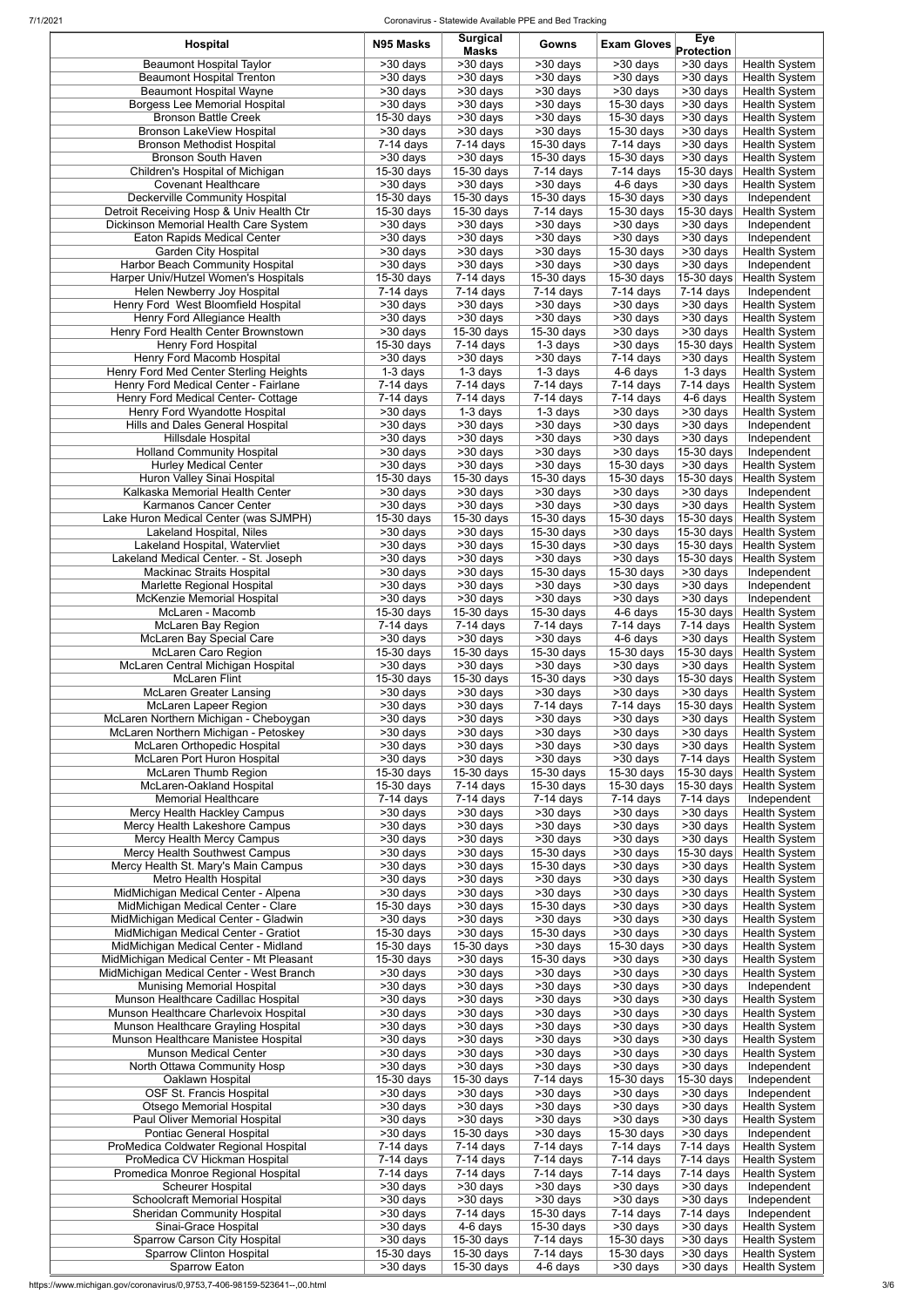7/1/2021 Coronavirus - Statewide Available PPE and Bed Tracking

| <b>Hospital</b>                          | N95 Masks             | <b>Surgical</b><br><b>Masks</b> | Gowns                              | <b>Exam Gloves</b>    | <b>Eye</b><br>Protection |                      |
|------------------------------------------|-----------------------|---------------------------------|------------------------------------|-----------------------|--------------------------|----------------------|
| Sparrow Hospital                         | >30 days              | >30 days                        | >30 days                           | >30 days              | >30 days                 | <b>Health System</b> |
| Sparrow Ionia Hospital                   | $7-14$ days           | $15-30$ days                    | $7-14$ days                        | 15-30 days            | $>30$ days               | <b>Health System</b> |
| <b>Sparrow Specialty Hospital</b>        | >30 days              | >30 days                        | >30 days                           | >30 days              | >30 days                 | <b>Health System</b> |
| Spectrum Health - Big Rapids Hospital    | >30 days              | >30 days                        | >30 days                           | >30 days              | $\overline{>30}$ days    | <b>Health System</b> |
| Spectrum Health - Blodgett Hospital      | >30 days              | >30 days                        | $>30$ days                         | >30 days              | $>30$ days               | <b>Health System</b> |
| Spectrum Health - Butterworth Hospital   | >30 days              | >30 days                        | >30 days                           | >30 days              | $>30$ days               | Health System        |
| Spectrum Health - Ludington Hospital     | >30 days              | >30 days                        | >30 days                           | >30 days              | $\overline{>}30$ days    | Health System        |
| Spectrum Health - Pennock Hospital       | >30 days              | >30 days                        | $>30$ days                         | >30 days              | $\overline{>30}$ days    | Health System        |
| Spectrum Health - Reed City Hospital     | >30 days              | $\overline{>}30$ days           | $\overline{\phantom{0}}$ > 30 days | $\overline{>}30$ days | >30 days                 | Health System        |
| Spectrum Health Gerber Memorial          | >30 days              | $>30$ days                      | $>30$ days                         | >30 days              | $>30$ days               | <b>Health System</b> |
| Spectrum Health Kelsey Hospital          | >30 days              | >30 days                        | $>30$ days                         | >30 days              | >30 days                 | Health System        |
| Spectrum Health United Hospital          | $\overline{>}30$ days | >30 days                        | $\overline{>30}$ days              | $\overline{>30}$ days | $\overline{>30}$ days    | Health System        |
| Spectrum Health Zeeland Hospital         | >30 days              | >30 days                        | >30 days                           | >30 days              | $>30$ days               | <b>Health System</b> |
| Spectrum Helen DeVos Children's Hospital | $>30$ days            | >30 days                        | $\overline{>30}$ days              | >30 days              | $\overline{>30}$ days    | <b>Health System</b> |
| St. Joseph Mercy Brighton                | >30 days              | >30 days                        | $>30$ days                         | $>30$ days            | $>30$ days               | <b>Health System</b> |
| St. Joseph Mercy Chelsea                 | $>30$ days            | $>30$ days                      | $\overline{>30}$ days              | $>30$ days            | $\overline{>30}$ days    | <b>Health System</b> |
| St. Joseph Mercy Hospital                | >30 days              | $>30$ days                      | 4-6 days                           | 4-6 days              | >30 days                 | <b>Health System</b> |
| St. Joseph Mercy Livingston Hospital     | $>30$ days            | >30 days                        | >30 days                           | >30 days              | $\overline{>30}$ days    | <b>Health System</b> |
| St. Joseph Mercy Oakland                 | >30 days              | >30 days                        | $>30$ days                         | >30 days              | >30 days                 | Health System        |
| St. Mary Mercy Hospital                  | >30 days              | 15-30 days                      | $15-30$ days                       | $>30$ days            | 15-30 days               | Health System        |
| St.John Medical Center - Macomb Township | 4-6 days              | $7-14$ days                     | $7-14$ days                        | $7-14$ days           | $7-14$ days              | Health System        |
| <b>Straith Hospital</b>                  | >30 days              | >30 days                        | >30 days                           | >30 days              | $>30$ days               | Independent          |
| Sturgis Hospital                         | >30 days              | >30 days                        | $>30$ days                         | $>30$ days            | $>30$ days               | Independent          |
| Three Rivers Health                      | >30 days              | >30 days                        | >30 days                           | >30 days              | >30 days                 | Independent          |
| University of MI Hospitals & Health Ctr  | >30 days              | >30 days                        | $>30$ days                         | $>30$ days            | $>30$ days               | Health System        |
| UP Health System - Marquette             | >30 days              | >30 days                        | >30 days                           | 15-30 days            | $>30$ days               | <b>Health System</b> |
| UP Health System - Portage               | >30 days              | >30 days                        | $\overline{\phantom{0}}$ > 30 days | $>30$ days            | >30 days                 | <b>Health System</b> |
| <b>UP Health System-Bell</b>             | >30 days              | >30 days                        | $>30$ days                         | >30 days              | >30 days                 | Health System        |
| War Memorial Hospital                    | >30 days              | >30 days                        | >30 days                           | >30 days              | >30 days                 | Independent          |

#### **Patient Census as of 6/28/2021**

| Hospital                                        | COVID-19<br><b>Patients</b> | COVID-19<br><b>Patients in ICU</b> | <b>Bed Occupancy</b><br>$\%$ |
|-------------------------------------------------|-----------------------------|------------------------------------|------------------------------|
| Allegan General Hospital                        | 0                           | 0                                  | 28%                          |
| <b>Ascension Borgess Hospital</b>               | 0                           | 0                                  | 82%                          |
| <b>Ascension Borgess-Pipp Hospital</b>          | 0                           | 0                                  | 53%                          |
| <b>Ascension Genesys Hospital</b>               | $\overline{2}$              | 1                                  | 91%                          |
| <b>Ascension Macomb Oakland Madison Heights</b> | 0                           | 0                                  | 34%                          |
| <b>Ascension Macomb Oakland Warren</b>          | 5                           |                                    | 83%                          |
| Ascension Providence Hospital Novi              | 3                           | 1                                  | 78%                          |
| Ascension Providence Hospital Southfield        | 4                           | $\overline{2}$                     | 82%                          |
| <b>Ascension Providence Rochester</b>           | $\mathbf 0$                 | 0                                  | 50%                          |
| <b>Ascension River District Hospital</b>        | 0                           | 0                                  | 67%                          |
| Ascension St. John Hospital                     | 6                           | $\overline{2}$                     | 87%                          |
| Ascension St. Joseph Hospital                   | 0                           | 0                                  | 31%                          |
| Ascension St. Mary's Hospital                   | 3                           |                                    | 86%                          |
| <b>Ascension Standish Hospital</b>              | 0                           | 0                                  | 11%                          |
| <b>Aspirus Iron River Hospital</b>              | $\mathbf 0$                 | 0                                  | 13%                          |
| Aspirus Ironwood Hospital                       | $\mathbf 0$                 | 0                                  | 22%                          |
| Aspirus Keweenaw Hospital                       | $\mathbf 0$                 | 0                                  | 29%                          |
| Aspirus Ontonagon Hospital                      | $\mathbf 0$                 | 0                                  | 30%                          |
| <b>Baraga County Memorial Hospital</b>          | $\mathbf 0$                 | 0                                  | 7%                           |
| <b>Beaumont Farmington Hills</b>                | 7                           | $\overline{2}$                     | 71%                          |
| Beaumont Hospital - Royal Oak                   | $\overline{12}$             | 0                                  | 79%                          |
| <b>Beaumont Hospital - Troy</b>                 | 10                          | 1                                  | 79%                          |
|                                                 | $\overline{17}$             |                                    |                              |
| <b>Beaumont Hospital Dearborn</b>               |                             | $\overline{2}$                     | 84%<br>62%                   |
| <b>Beaumont Hospital Grosse Pointe</b>          | 3                           | $\mathbf 0$                        |                              |
| <b>Beaumont Hospital Taylor</b>                 | 1                           | $\mathbf 0$                        | 67%                          |
| <b>Beaumont Hospital Trenton</b>                | 3                           | $\overline{2}$                     | 63%                          |
| <b>Beaumont Hospital Wayne</b>                  | 3                           | 1                                  | 77%                          |
| Borgess Lee Memorial Hospital                   | 0                           | $\mathbf 0$                        | 68%                          |
| <b>Bronson Battle Creek</b>                     | 7                           | 4                                  | 78%                          |
| Bronson LakeView Hospital                       | 0                           | 0                                  | 63%                          |
| <b>Bronson Methodist Hospital</b>               | 11                          | $\overline{2}$                     | 74%                          |
| <b>Bronson South Haven</b>                      | 0                           | $\mathbf 0$                        | 63%                          |
| Children's Hospital of Michigan                 |                             | 0                                  | 78%                          |
| <b>Covenant Healthcare</b>                      | 4                           | 1                                  | 91%                          |
| <b>Deckerville Community Hospital</b>           | 0                           | 0                                  | $0\%$                        |
| Detroit Receiving Hosp & Univ Health Ctr        | 9                           | 4                                  | 95%                          |
| Dickinson Memorial Health Care System           | 0                           | 0                                  | 51%                          |
| <b>Eaton Rapids Medical Center</b>              | 0                           | 0                                  | 5%                           |
| <b>Garden City Hospital</b>                     | $\overline{2}$              | 0                                  | 54%                          |
| Harbor Beach Community Hospital                 | 0                           | 0                                  | 13%                          |
| Harper Univ/Hutzel Women's Hospitals            | 4                           | $\overline{2}$                     | 99%                          |
| <b>Helen Newberry Joy Hospital</b>              | 0                           | 0                                  | 15%                          |
| Henry Ford Allegiance Health                    | $\overline{7}$              | $\overline{2}$                     | 64%                          |
| <b>Henry Ford Hospital</b>                      | 21                          | 8                                  | 82%                          |
| Henry Ford Macomb Hospital                      | 6                           | 0                                  | 95%                          |
| Henry Ford West Bloomfield Hospital             | 3                           | 0                                  | 70%                          |
| Henry Ford Wyandotte Hospital                   | 4                           | 0                                  | 75%                          |
| Hills and Dales General Hospital                | 0                           | 0                                  | 14%                          |
| <b>Hillsdale Hospital</b>                       | 0                           | 0                                  | 49%                          |
| <b>Holland Community Hospital</b>               | 3                           | 0                                  | 66%                          |
| <b>Hurley Medical Center</b>                    | 4                           | $\overline{2}$                     | 97%                          |
| Huron Valley Sinai Hospital                     | 0                           | $\mathbf 0$                        | 41%                          |
| Kalkaska Memorial Health Center                 | 0                           | 0                                  | 25%                          |
| <b>Karmanos Cancer Center</b>                   |                             |                                    | 72%                          |
| Lake Huron Medical Center (was SJMPH)           |                             | 0                                  | 60%                          |
| Lakeland Hospital, Niles                        | 0                           | 0                                  | 62%                          |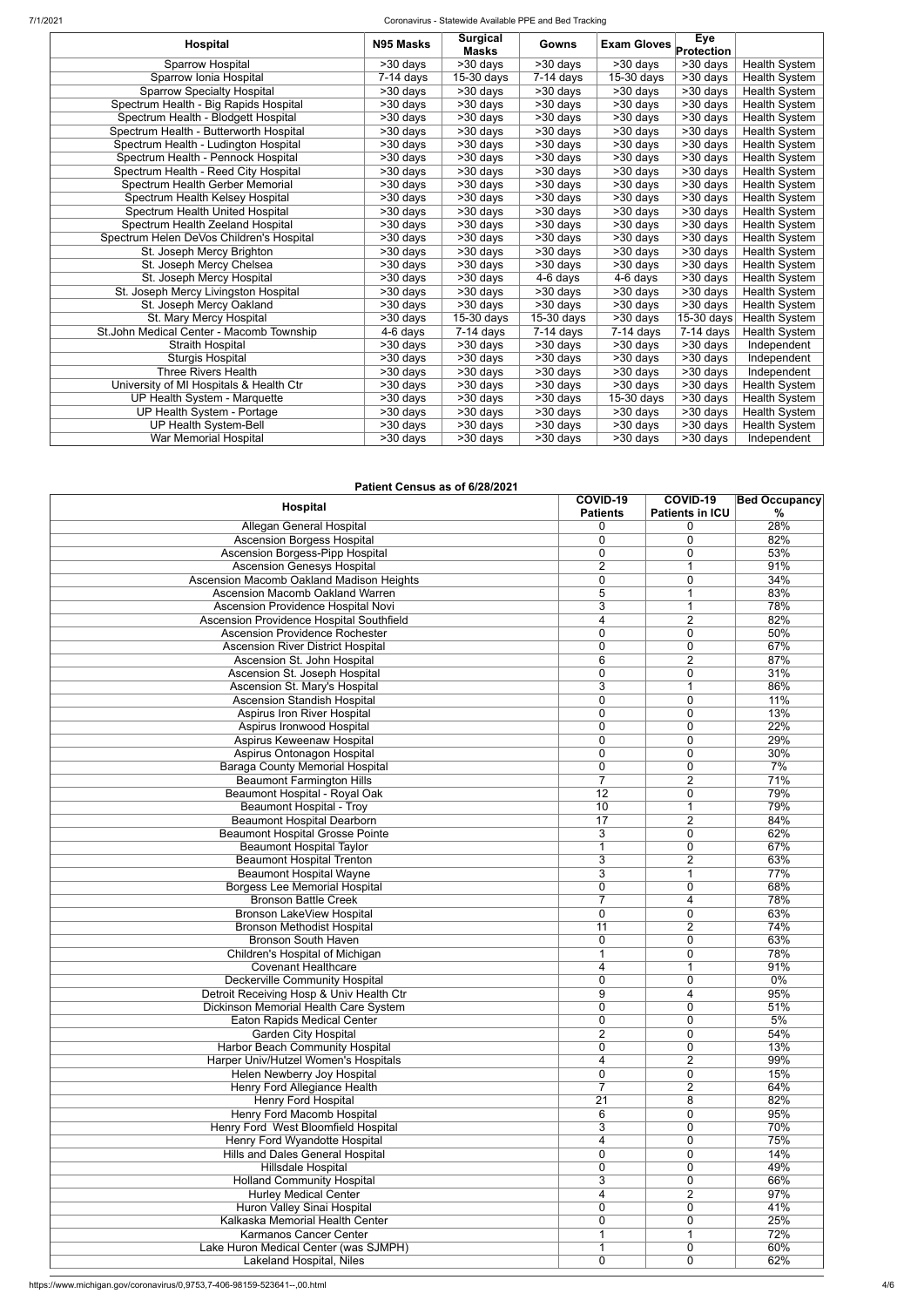| Hospital                                                                     | COVID-19<br><b>Patients</b>    | <b>COVID-19</b><br><b>Patients in ICU</b> | <b>Bed Occupancy</b><br>$\%$ |
|------------------------------------------------------------------------------|--------------------------------|-------------------------------------------|------------------------------|
| Lakeland Hospital, Watervliet                                                | 0                              | $\Omega$                                  | 58%                          |
| Lakeland Medical Center. - St. Joseph                                        | 8                              | 0                                         | 80%                          |
| <b>Mackinac Straits Hospital</b>                                             | 0<br>0                         | 0<br>$\mathbf 0$                          | 33%<br>36%                   |
| Marlette Regional Hospital<br>McKenzie Memorial Hospital                     | 0                              | 0                                         | 12%                          |
| McLaren - Macomb                                                             | 3                              |                                           | 91%                          |
| McLaren Bay Region                                                           |                                | $\mathbf 0$                               | 71%                          |
| McLaren Bay Special Care                                                     | 0                              | 0                                         | 19%                          |
| McLaren Caro Region                                                          | $\mathbf 0$                    | 0                                         | 0%                           |
| McLaren Central Michigan Hospital<br><b>McLaren Flint</b>                    | 0<br>6                         | $\mathbf 0$<br>3                          | 47%<br>95%                   |
| <b>McLaren Greater Lansing</b>                                               | 6                              | $\mathbf 0$                               | 94%                          |
| McLaren Lapeer Region                                                        |                                | $\mathbf 0$                               | 47%                          |
| McLaren Northern Michigan - Petoskey                                         |                                |                                           | 53%                          |
| McLaren Orthopedic Hospital                                                  | $\mathbf 0$                    | $\mathbf 0$                               | 59%                          |
| McLaren Port Huron Hospital                                                  | $\overline{2}$                 | $\mathbf{0}$                              | 78%                          |
| McLaren Thumb Region                                                         | $\mathbf{0}$<br>$\mathbf{0}$   | $\Omega$<br>$\mathbf{0}$                  | 36%<br>70%                   |
| McLaren-Oakland Hospital<br><b>Memorial Healthcare</b>                       | $\overline{2}$                 | 1                                         | 47%                          |
| Mercy Health Hackley Campus                                                  | 0                              | $\mathbf{0}$                              | 0%                           |
| Mercy Health Lakeshore Campus                                                | 0                              | $\mathbf 0$                               | 10%                          |
| Mercy Health Mercy Campus                                                    | 9                              | $\overline{2}$                            | 78%                          |
| Mercy Health St. Mary's Main Campus                                          | 9                              | $\overline{2}$                            | 69%                          |
| Metro Health Hospital                                                        | 4                              | $\mathbf 0$                               | 73%                          |
| MidMichigan Medical Center - Alpena<br>MidMichigan Medical Center - Clare    | 1<br>0                         | $\mathbf 0$<br>$\mathbf 0$                | 40%<br>20%                   |
| MidMichigan Medical Center - Gladwin                                         | 1                              | $\mathbf 0$                               | 44%                          |
| MidMichigan Medical Center - Gratiot                                         | 1                              | $\mathbf 0$                               | 47%                          |
| MidMichigan Medical Center - Midland                                         | $\overline{2}$                 | $\mathbf 0$                               | 78%                          |
| MidMichigan Medical Center - West Branch                                     | 0                              | $\mathbf 0$                               | 19%                          |
| <b>Munising Memorial Hospital</b>                                            | 0                              | $\mathbf 0$                               | 36%                          |
| Munson Healthcare Cadillac Hospital                                          | 1                              | $\mathbf 0$                               | 67%                          |
| Munson Healthcare Charlevoix Hospital<br>Munson Healthcare Grayling Hospital | 0<br>0                         | $\mathbf 0$<br>0                          | 20%<br>40%                   |
| Munson Healthcare Manistee Hospital                                          | 0                              | 0                                         | 13%                          |
| <b>Munson Medical Center</b>                                                 | 0                              | 0                                         | 76%                          |
| North Ottawa Community Hosp                                                  | 0                              | 0                                         | 11%                          |
| Oaklawn Hospital                                                             |                                |                                           | 53%                          |
| OSF St. Francis Hospital                                                     | $\overline{2}$                 | $\overline{1}$                            | 28%                          |
| <b>Otsego Memorial Hospital</b><br>Paul Oliver Memorial Hospital             | $\mathbf 0$<br>0               | $\mathbf 0$<br>$\mathbf 0$                | 29%<br>$0\%$                 |
| Pontiac General Hospital                                                     | 0                              | $\mathbf 0$                               | 45%                          |
| ProMedica Coldwater Regional Hospital                                        |                                | $\mathbf 0$                               | 33%                          |
| ProMedica CV Hickman Hospital                                                | 0                              | $\mathbf 0$                               | 59%                          |
| Promedica Monroe Regional Hospital                                           | 1                              | $\mathbf 0$                               | 29%                          |
| <b>Scheurer Hospital</b>                                                     | $\mathbf 0$                    | $\mathbf 0$                               | 8%                           |
| Schoolcraft Memorial Hospital                                                | 0                              | $\mathbf 0$<br>$\mathbf 0$                | 67%<br>40%                   |
| <b>Sheridan Community Hospital</b><br>Sinai-Grace Hospital                   | 4                              | 1                                         | 65%                          |
| <b>Sparrow Carson City Hospital</b>                                          | $\mathbf{0}$                   | $\Omega$                                  | 47%                          |
| <b>Sparrow Clinton Hospital</b>                                              | $\mathbf{0}$                   | $\Omega$                                  | 44%                          |
| Sparrow Eaton                                                                | 1                              | $\Omega$                                  | 38%                          |
| Sparrow Hospital                                                             | 5                              | $\Omega$                                  | 94%                          |
| Sparrow Ionia Hospital                                                       | 0<br>$\overline{2}$            | $\mathbf 0$<br>$\mathbf 0$                | 40%<br>68%                   |
| Spectrum Health - Big Rapids Hospital<br>Spectrum Health - Blodgett Hospital | 5                              | 1                                         | 83%                          |
| Spectrum Health - Butterworth Hospital                                       | 22                             | $\overline{2}$                            | 90%                          |
| Spectrum Health - Ludington Hospital                                         | $\mathbf 0$                    | $\mathbf 0$                               | 48%                          |
| Spectrum Health - Pennock Hospital                                           | $\mathbf{0}$                   | $\mathbf 0$                               | 68%                          |
| Spectrum Health - Reed City Hospital                                         | 0                              | $\mathbf 0$                               | 60%                          |
| Spectrum Health Gerber Memorial<br>Spectrum Health United Hospital           | $\mathbf 0$<br>$\overline{2}$  | $\mathbf 0$<br>$\mathbf 0$                | 55%<br>61%                   |
| Spectrum Health Zeeland Hospital                                             |                                | $\mathbf 0$                               | 38%                          |
| Spectrum Helen DeVos Children's Hospital                                     | 1                              | $\mathbf 0$                               | 68%                          |
| St. Joseph Mercy Chelsea                                                     | 0                              | $\mathbf 0$                               | 68%                          |
| St. Joseph Mercy Hospital                                                    | 8                              | $\overline{1}$                            | 99%                          |
| St. Joseph Mercy Livingston Hospital                                         | 0                              | 0                                         | 83%                          |
| St. Joseph Mercy Oakland                                                     | 3                              | $\mathbf 0$<br>1                          | 76%<br>73%                   |
| St. Mary Mercy Hospital<br><b>Straith Hospital</b>                           | 4<br>0                         | $\mathbf 0$                               | 29%                          |
| <b>Sturgis Hospital</b>                                                      | 0                              | 0                                         | 40%                          |
| <b>Three Rivers Health</b>                                                   | 0                              | 0                                         | 49%                          |
| University of MI Hospitals & Health Ctr                                      | $\overline{33}$                | 10                                        | 90%                          |
| UP Health System - Marquette                                                 |                                |                                           | 90%                          |
| <b>UP Health System - Portage</b>                                            | $\overline{0}$                 | $\mathbf 0$                               | 56%                          |
| UP Health System-Bell<br><b>War Memorial Hospital</b>                        | $\mathbf{1}$<br>$\overline{0}$ | $\pmb{0}$<br>$\pmb{0}$                    | 36%<br>83%                   |
| <b>Grand Total</b>                                                           | 324                            | $\overline{71}$                           | 74%                          |
|                                                                              |                                |                                           |                              |

**Bed Occupancy** - The percentage of staffed inpatient beds occupied by any patient regardless of COVID-19 status. This includes surge or overflow beds.**Data Dictionary:[Tableau Dashboard of Health System/Hospital Data](https://public.tableau.com/profile/mhapublic#!/vizhome/COVIDPublicDashboard/PleaseRead)**The data reflects the status in short term acute care community hospitals 24 hours prior to the time that the data was posted to this website.**General Information:** This information has been compiled by the Michigan Health & Hospital Association (MHA) on behalf of the Michigan Department of Health & Human Services (MDHHS). The data is from the state of Michigan's EMResource data system. Hospitals are required to enter data into EMResource.

**PPE Days on Hand** - This is based on a number of factors including the amount of PPE, the number of COVID-19 patients, beds, industry standard usage and conservation techniques.

**COVID-19 Patients** - Confirmed positive patients, as well as patients who are suspected of having COVID-19. This includes COVID-19 patients in the ICU.